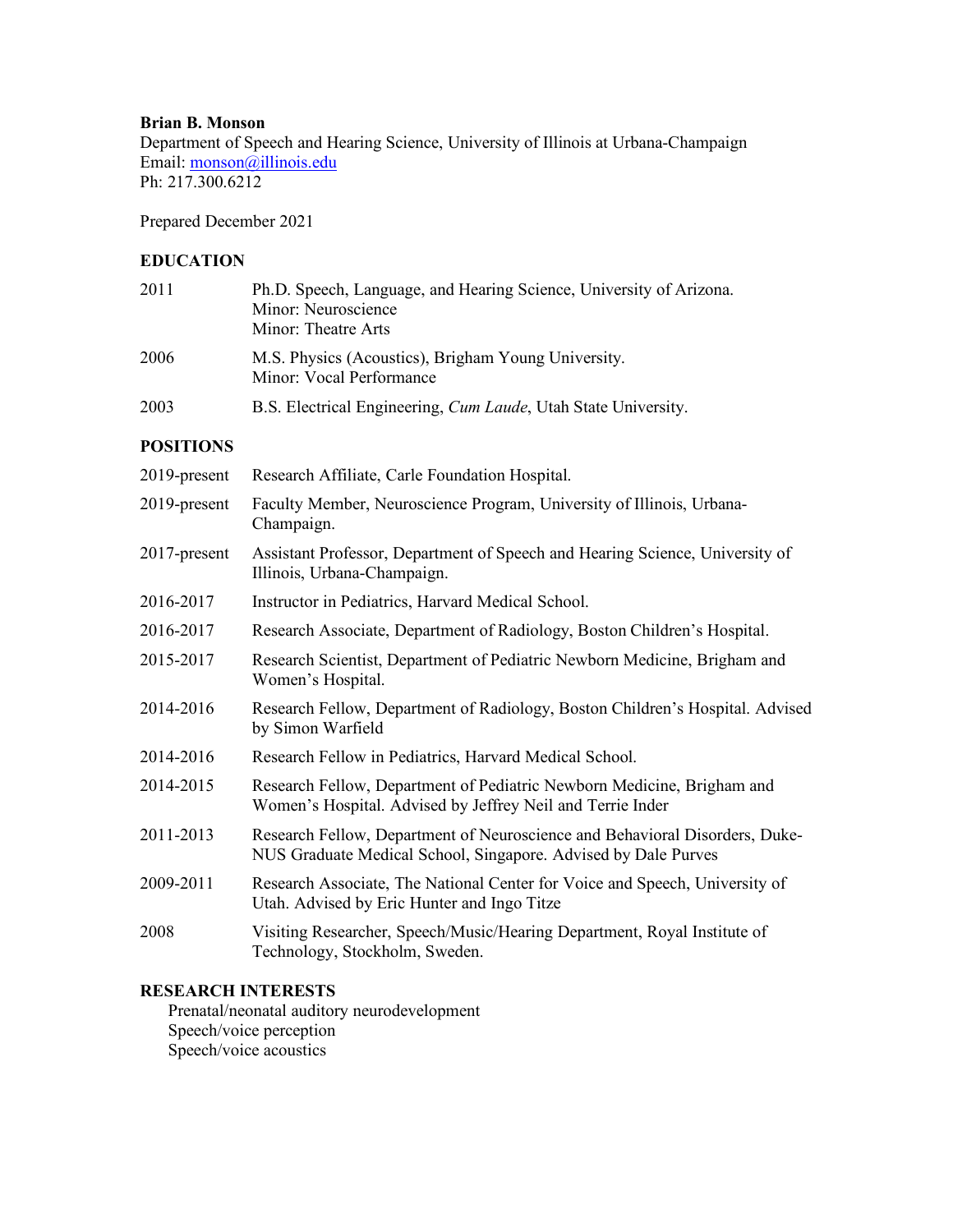# **RESEARCH SUPPORT**

| 2021-2026 | NIH-NIDCD R01 DC019745<br>The ecological significance of extended high-frequency hearing in humans<br>Role: Principal Investigator      |
|-----------|-----------------------------------------------------------------------------------------------------------------------------------------|
| 2020-2023 | NIH-NIDCD R21 DC017820<br>Auditory experience during the prenatal and perinatal period<br>Role: Principal Investigator                  |
| 2018-2019 | CHAD Pilot Grant, University of Illinois at Urbana-Champaign<br>Capturing perinatal auditory experience<br>Role: Principal Investigator |
| 2010-2011 | NIH-NIDCD F31 DC010533<br>High-frequency energy in speech and voice<br>Role: Principal Investigator                                     |
|           | <b>HONORS AND AWARDS</b>                                                                                                                |

| 2018-2021 | List of Teachers Ranked as Excellent, University of Illinois at Urbana-<br>Champaign                                                                            |
|-----------|-----------------------------------------------------------------------------------------------------------------------------------------------------------------|
| 2016      | Travel Award, Early-career Acousticians Retreat, Acoustical Society of America                                                                                  |
| 2015      | Conferee, Postdoc Leadership Workshop, Harvard Medical School, Boston, MA                                                                                       |
| 2015      | Travel Award, Auditory Development: From Cochlea to Cognition Meeting,<br>Seattle, WA                                                                           |
| 2012      | Young Investigator Travel Award, Acoustical Society of America                                                                                                  |
| 2012      | Best Student Paper Award (First Prize), Acoustical Society of America 163rd<br>Meeting                                                                          |
| 2010      | Travel Award, Graduate and Professional Student Council, University of Arizona                                                                                  |
| 2010      | Conference Fellowship, Lessons for Success: Developing the Emerging Scientist,<br>American Speech-Language-Hearing Association (ASHA). Advised by Bill<br>Yost. |
| 2009      | Travel Award, Graduate and Professional Student Council, University of Arizona                                                                                  |
| 2009      | Galileo Circle Scholar Award, College of Science, University of Arizona                                                                                         |
| 2007      | Best Student Paper Award (First Prize), Acoustical Society of America 153 <sup>rd</sup>                                                                         |
|           | Meeting                                                                                                                                                         |
| 2006      | Academic Fellowship (4 years), Center for Science, Medicine, and the<br>Performing Arts, Dept of Speech/Language/Hearing Sciences, University of<br>Arizona     |
| 2006      | Research Presentation Award, Graduate Studies, Brigham Young University                                                                                         |
| 2006      | Conference Travel Award, Society for Education, Music, and Psychology<br>Research (SEMPRE), United Kingdom                                                      |
| 2004      | Outstanding Young Presenter Award, Acoustical Society of America 147 <sup>th</sup><br>Meeting                                                                   |
| 2003      | Physics and Astronomy Scholarship (3 years), Brigham Young University                                                                                           |
| 2002      | Inductee, Tau Beta Pi Engineering Honour Society, Utah Gamma Chapter                                                                                            |
| 2000      | Presidential Scholarship (4 years), Utah State University                                                                                                       |

# **PUBLICATIONS/PRESENTATIONS**

\* co-authored with a student or mentee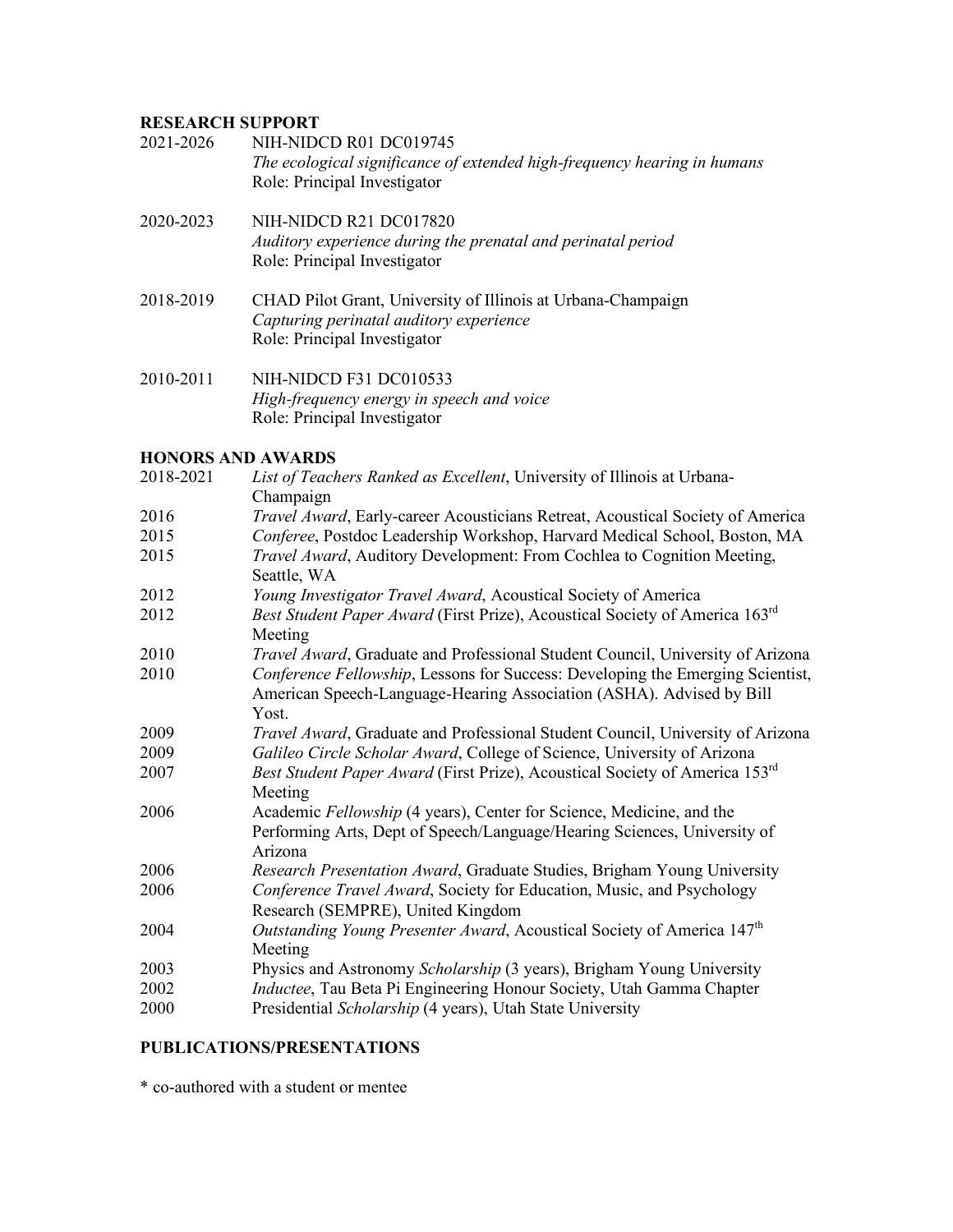### **Published**

Peer-reviewed

\*Braza MD, Corbin NE, Buss E, and **Monson BB** (2021) Effect of masker head orientation, listener age, and extended high-frequency sensitivity on speech recognition in spatially separated speech, *Ear and Hearing*, doi: 10.1097/AUD.0000000000001081.

\*Flaherty M, Libert K, and **Monson BB** (2021) Extended high-frequency hearing and head orientation cues benefit children during speech-in-speech recognition, *Hearing Research*, 108230.

\*Trine A and **Monson BB** (2020) Extended high frequencies provide both spectral and temporal information to improve speech-in-speech recognition. *Trends in Hearing*, 24, https://doi.org/10.1177/2331216520980299

\*Hunter LL, **Monson BB**, Moore DR, Dhar S, Wright BA, Munro KJ, Zadeh LM, Blankenship CM, Stiepan SM, and Siegel JH (2020) Extended high-frequency hearing and speech perception implications in adults and children. *Hearing Research*, 397, 107922.

\***Monson BB**, Rock J., Cull M., and Soloveychik V. (2020) Neonatal intensive care unit incubators reduce language and noise levels more than the womb. *Journal of Perinatology*, *40(4)*, 600-606.

\***Monson BB**, and Caravello J (2019) The maximum audible low-pass cutoff frequency for speech. *Journal of the Acoustical Society of America, 146(1)*, EL496-EL501.

\***Monson BB**, Rock J., Schulz A., Hoffman E., and Buss E (2019) Ecological cocktail party listening reveals the utility of extended high-frequency hearing. *Hearing Research*, *381*, 107773.

\*Kocon P, an**d Monson BB** (2018) Horizontal directivity patterns differ between vowels extracted from running speech. *Journal of the Acoustical Society of America*, 144(1), EL7- EL13.

Matthews LGF, Inder TE, Pascoe L, Kapur K, Lee KJ, **Monson BB**, Doyle LW, Thompson DK, and Anderson PJ (2018) Longitudinal preterm cerebellar volume: perinatal and neurodevelopmental outcome associations. *Cerebellum*, 17(5), 610-627, doi: 10.1007/s12311-018-0946-1.

\***Monson BB**, Eaton-Rosen Z, Kapur K, Liebenthal E, Brownell A, Smyser CD, Rogers CE, Inder TE, Warfield SK, and Neil JJ (2018) Differential rates of perinatal maturation of human primary and nonprimary auditory cortex. *eNeuro*, 5(1):e0380-17.2017 1-12. doi: http://dx.doi.org/10.1523/ENEURO.0380-17.2017

**Monson BB**, Anderson PJ, Matthews L, Neil JJ, Kapur K, Cheong J, Doyle LW, Thompson DK, and Inder TE (2016) Examination of the pattern of growth of cerebral tissue volumes from hospital discharge to early childhood in very preterm infants. *JAMA Pediatrics*, 170(8):772-779. doi: 10.1001/jamapediatrics.2016.0781

\*Vitela AD, **Monson BB**, and Lotto AJ (2015) Phoneme categorization relying solely on high-frequency energy. *Journal of the Acoustical Society of America*, 137(1), EL65-EL70.

**Monson BB**, Lotto AJ, and Story BH (2014) Gender and vocal production mode discrimination using the high frequencies for speech and singing. *Frontiers in Psychology: Auditory Cognitive Neuroscience*, 5:1239. doi: 10.3389/fpsyg.2014.01239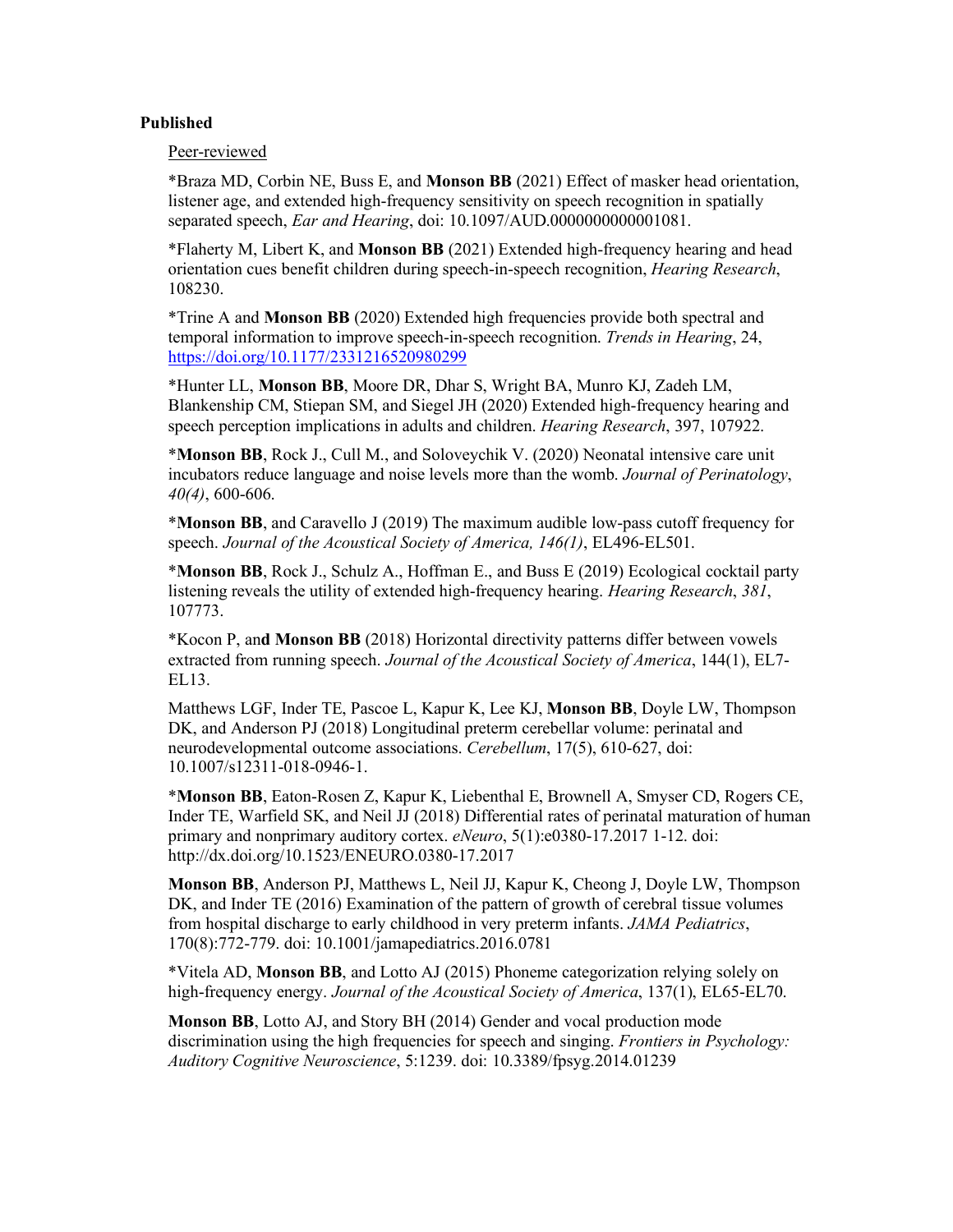Purves D, **Monson BB**, Sundararajan J, and Wojtach W (2014) How biological vision succeeds in the physical world. *Proceedings of the National Academy of Sciences*, 111(13), 4750-4755.

**Monson BB**, Hunter EJ, Lotto AJ, and Story BH (2014) The perceptual significance of highfrequency energy in the human voice. *Frontiers in Psychology: Auditory Cognitive Neuroscience*, 5:587. doi: 10.3389/fpsyg.2014.00587

Morgenstern Y, Rukmini DV, **Monson BB**, and Purves D (2014) Properties of artificial neurons that report lightness based on accumulated experience with luminance. *Frontiers in Computational Neuroscience*. 8:134. doi: 10.3389/fncom.2014.00134

**Monson BB**, Lotto AJ, and Story BH (2014) Detection of high-frequency energy level changes in speech and singing. *Journal of the Acoustical Society of America*, 135(1), 400- 406.

\***Monson BB**, Han S, and Purves D (2013) Are auditory percepts determined by experience? *PLOS One*, 8(5): e63728. doi: 10.1371/journal.pone.0063728

**Monson BB**, Lotto AJ, and Story BH (2012) Analysis of high-frequency energy in long-term average spectra (LTAS) of singing, speech, and voiceless fricatives. *Journal of the Acoustical Society of America*, 132(3), 1754-1764.

**Monson BB**, Hunter EJ, and Story BH (2012) Directivity of low- and high-frequency energy in speech and singing. *Journal of the Acoustical Society of America*, 132(1), 433-441.

**Monson BB**, Lotto AJ, and Ternström S (2011) Detection of high-frequency energy changes in sustained vowels produced by singers. *Journal of the Acoustical Society of America*, 129(4), 2263-2268.

**Monson BB**, Sommerfeldt SD, and Gee KL (2007) Improving compactness for active noise control of a small axial cooling fan. *Noise Control Engineering Journal*, 55(4), 397-407.

### Perspectives and Proceedings

Blandin R, **Monson BB**, and Brandner M (2020) Influence of speech sound spectrum on the computation of octave band directivity patterns. *Proceedings of Forum Acusticum.*

**Monson BB,** and Buss E. (2019) Does extended high-frequency hearing matter in real-world listening? *The Hearing Journal*, *72(12)*, 30-32.

Hunter EJ, **Monson BB** and Montequin D (2010) Relations between the voice and the ear with clinical implications. *Perspectives on Voice and Voice Disorders*, 20, 96-104.

**Monson BB** and Sommerfeldt SD (2004) Global active control of tonal noise from small axial cooling fans. *INTER-NOISE and NOISE-CON Congress and Conference Proceedings*, 9, 327-337.

#### **Abstracts/Presentations**

Monson BB and Buss E (2021) Extended high-frequency pure-tone thresholds predict realistic speech-in-speech recognition. American Auditory Society Meeting, March 4-6.

Monson BB, Braza M, and Buss E (2021) Effect of masker head orientation, listener age, and extended high-frequency sensitivity on speech perception in spatially separated speech. Association for Research in Otolaryngology Midwinter Meeting, Feb 20-24.

Monson BB (2020) Benefits of extended high-frequency hearing for speech perception. Acoustical Society of America 179th Meeting, Acoustics Virtually Everywhere (**invited**)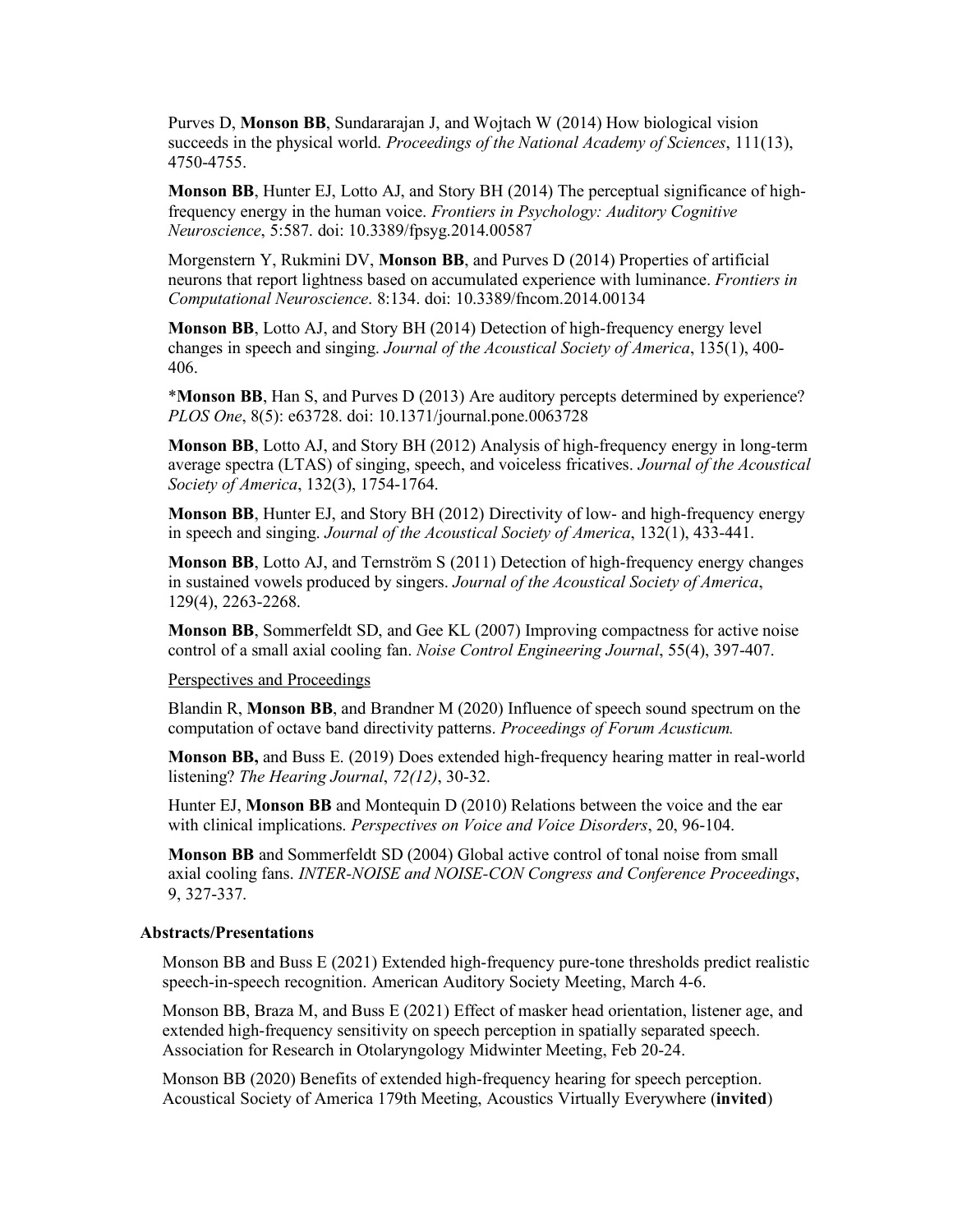Flaherty MM, Libert K, and Monson BB (2020) The role of extended high frequencies in children's speech-in-speech recognition. Acoustical Society of America 179th Meeting, Acoustics Virtually Everywhere, Dec 7-11.

Ishikawa K and Monson BB (2020) Contributing spectral regions to subjective intelligibility of dysphonic speech in noise. Acoustical Society of America 179th Meeting, Acoustics Virtually Everywhere, Dec 7-11.

Blandin R, Monson BB, and Brandner M (2020) Influence of speech sound spectrum on the computation of octave band directivity patterns. Forum Acusticum, Dec 7-11.

Monson BB and Reidy BD (2020) Average daily speech exposure for fetuses and preterm infants. Association for Research in Otolaryngology Midwinter Meeting, Jan 25-29, San Jose, CA.

Trine A and Monson BB (2020) Extended high frequencies provide both spectral and temporal information improve speech-in-speech listening. Association for Research in Otolaryngology Midwinter Meeting, Jan 25-29, San Jose, CA.

Monson BB (2019) Assessing perinatal maturation of human primary and nonprimary auditory cortex. 23rd International Congress on Acoustics, Sep 9-13, Aachen, Germany (**invited**)

Monson BB, Cull M (2019) Average daily speech exposure for fetuses. Acoustical Society of America 177<sup>th</sup> Meeting, May 13-17, Louisville, KY (accepted)

Schulz A, Hoffman E, Monson BB (2019) The effect of musical training on ecological cocktail party listening. Acoustical Society of America 177<sup>th</sup> Meeting, May 13-17, Louisville, KY (accepted)

Frazier D, Monson BB (2019) Talker head orientation discrimination using only auditory cues. Acoustical Society of America  $177<sup>th</sup>$  Meeting, May 13-17, Louisville, KY (accepted)

Corbin N, Monson BB, and Buss E (2019) Effect of talker orientation on speech perception in spatially separated speech.  $46<sup>th</sup>$  Annual Scientific and Technology Conference of the American Auditory Society, Feb 28-Mar 2, Scottsdale, AZ

Monson BB (2019) The benefits of extended high-frequency hearing. Association for Research in Otolaryngology Midwinter Meeting, Feb 9-13, Baltimore, MD (**invited**)

Monson BB (2018) Yanny or Laurel? Acoustic and non-acoustic cues that influence speech perception. Acoustical Society of America 176<sup>th</sup> Meeting, Nov 5-9, Victoria, Canada (invited)

Monson BB (2018) Extended high-frequency hearing enables better talker and singer head orientation detection. Acoustical Society of America 176th Meeting, Nov 5-9, Victoria, Canada

Monson BB (2018) Phoneme categorization relying solely on frequencies beyond 6 kHz. Association for Research in Otolaryngology Midwinter Meeting, Feb 9-14, Baltimore, MD

Monson BB, Warfield SK, Liebenthal E, Inder TE, and Neil JJ (2017) Microstructural development of human primary and nonprimary auditory cortex during the perinatal period. International Conference on Auditory Cortex, Sept 10-15, Banff, Alberta, CA

Monson BB (2017) The auditory experience of infants born prematurely. Acoustical Society of America 173rd Meeting, June 25-29, Boston, MA

Monson BB, Warfield SK, Liebenthal E, Inder TE, and Neil JJ (2017) Microstructural development of human primary and nonprimary auditory cortex during the perinatal period. Association for Research in Otolaryngology Midwinter Meeting, Feb 11-15, Baltimore, MD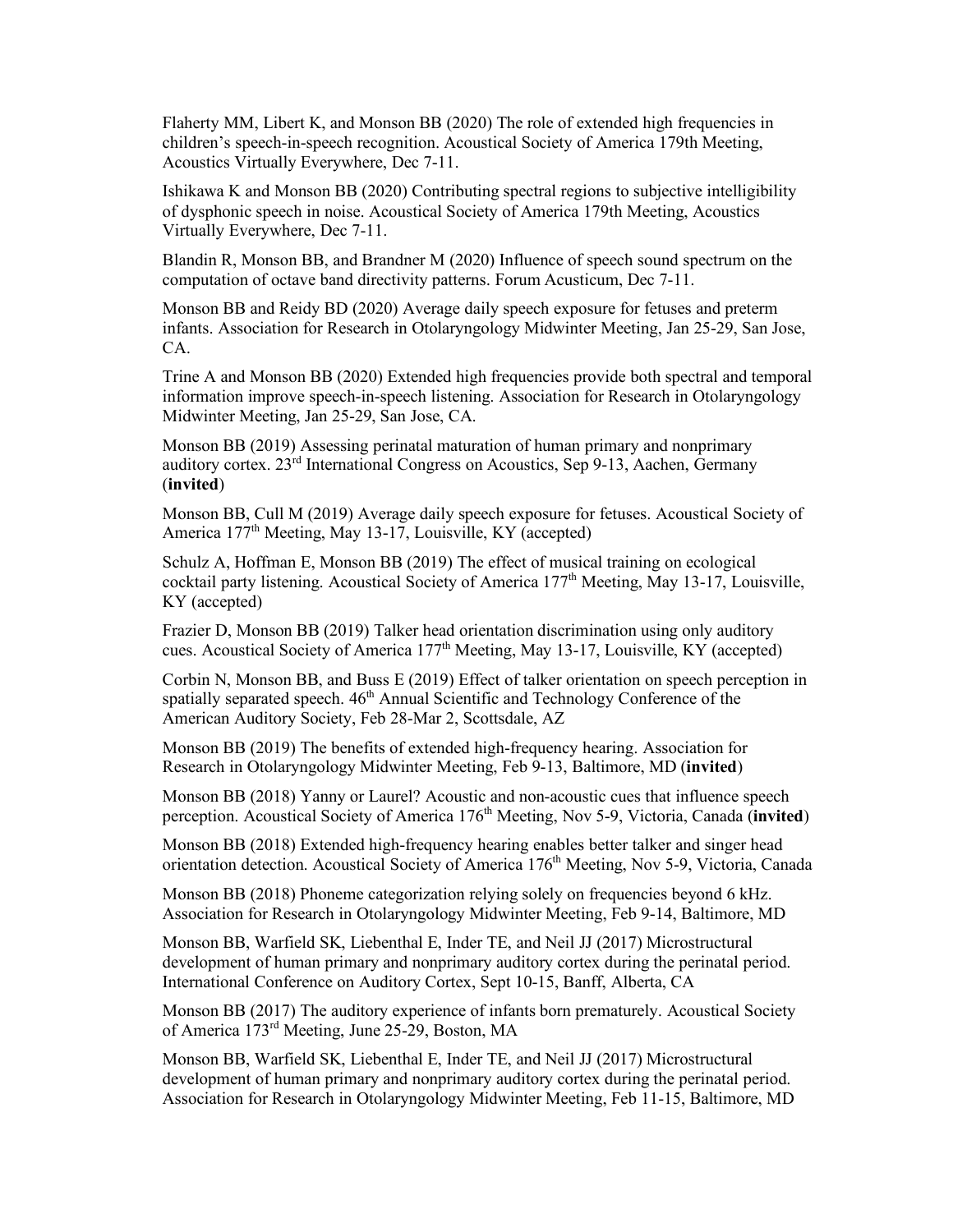Monson BB, Liebenthal E, Warfield SK, Inder TE, and Neil JJ (2016) Macro- and microstructural development of human auditory cortex during the perinatal period. LDS Life Science Symposium, July 20-22, Lehi, UT

Monson BB, Liebenthal E, Warfield SK, Inder TE, and Neil JJ (2016) Macro- and microstructural development of human auditory cortex during the perinatal period. Auditory System Gordon Research Conference, July 10-15, Lewiston, ME

Monson BB, Eaton-Rosen Z, Warfield SK, Liebenthal E, Inder TE, and Neil JJ (2016) Maturation of auditory cortical microstructure is disrupted in preterm infants. Association for Research in Otolaryngology Midwinter Meeting, February 20-24, San Diego, CA

Monson BB, Inder TE, Liebenthal E, Warfield SK, and Neil JJ (2015) Maturation of auditory cortical microstructure in preterm infants. Auditory Development: From Cochlea to Cognition Conference, August 14-15, Seattle, WA

Monson BB, Anderson PJ, Thompson DK, Doyle LW, and Inder TE (2015) Cortical gray matter growth in very preterm children between term and 7 years is unable to correct their volumetric deficit. Pediatric Academic Societies Annual Meeting, April 25-28, San Diego, CA

Monson BB (2014) An experience-based approach to auditory perception. Acoustical Society of America 167th Meeting, May 5-9, Providence, RI (**invited**)

Monson BB (2014) Are you hearing voices in the high frequencies of speech and voice? Acoustical Society of America 168th Meeting, Oct 27-31, Indianapolis, IN (**invited**)

Monson BB, Lotto AJ, and Story BH (2014) Speech spectral intensity discrimination at frequencies above 6 kHz. Acoustical Society of America 168<sup>th</sup> Meeting, Oct 27-31, Indianapolis, IN

Vitela AD, Monson BB, and Lotto AJ (2013) Lexical segmentation of speech from energy above 5 kHz. Acoustical Society of America 166<sup>th</sup> Meeting, Dec 2-6, San Francisco, CA

Monson BB, Morgenstern Y, and Purves D (2013) Response properties of sensory neurons artificially evolved to maximize information. COSYNE, Feb 28-Mar 3, Salt Lake City, UT

Monson BB, Story BH, and Lotto AJ (2012) Analysis of high-frequency energy in singing and speech. Acoustical Society of America 163<sup>rd</sup> Meeting, May 13-18, Hong Kong

Vitela AD, Monson BB, and Lotto AJ (2012) Perception of phonetic information from energy above 5 kHz. 2012 Meeting of the American Auditory Society, March 9, Scottsdale, AZ

Lotto AJ, Monson BB, and Vitela AD (2012) Exploring the acoustic forbidden zone: The mythical entities above 5.6 kHz. Auditory Cognitive Neuroscience Society Conference, Jan. 4- 6, Tucson, AZ

Monson BB, Vitela AD, Story BH, and Lotto AJ (2011) Perceptually relevant information in energy above 5 kHz for speech and singing. Acoustical Society of America  $162<sup>nd</sup>$  Meeting, Oct. 31-Nov. 4, San Diego, CA

Monson BB, Lotto AJ, and Story BH (2011) Perception of high-frequency energy in singing and speech. Acoustical Society of America 161<sup>st</sup> Meeting, May 23-27, Seattle, WA

Monson BB, Story BH, and Lotto AJ (2010) Perception of High-Frequency Energy in Singing. The 5<sup>th</sup> International Physiology and Acoustics of Singing Conference (PAS5), Aug 10-13, Stockholm, Sweden

Monson BB (2010). A Studio with a View: Employing Visualization Software in Your Daily Teaching. NATS 51st National Conference, July 2-5, Salt Lake City, UT (**invited**)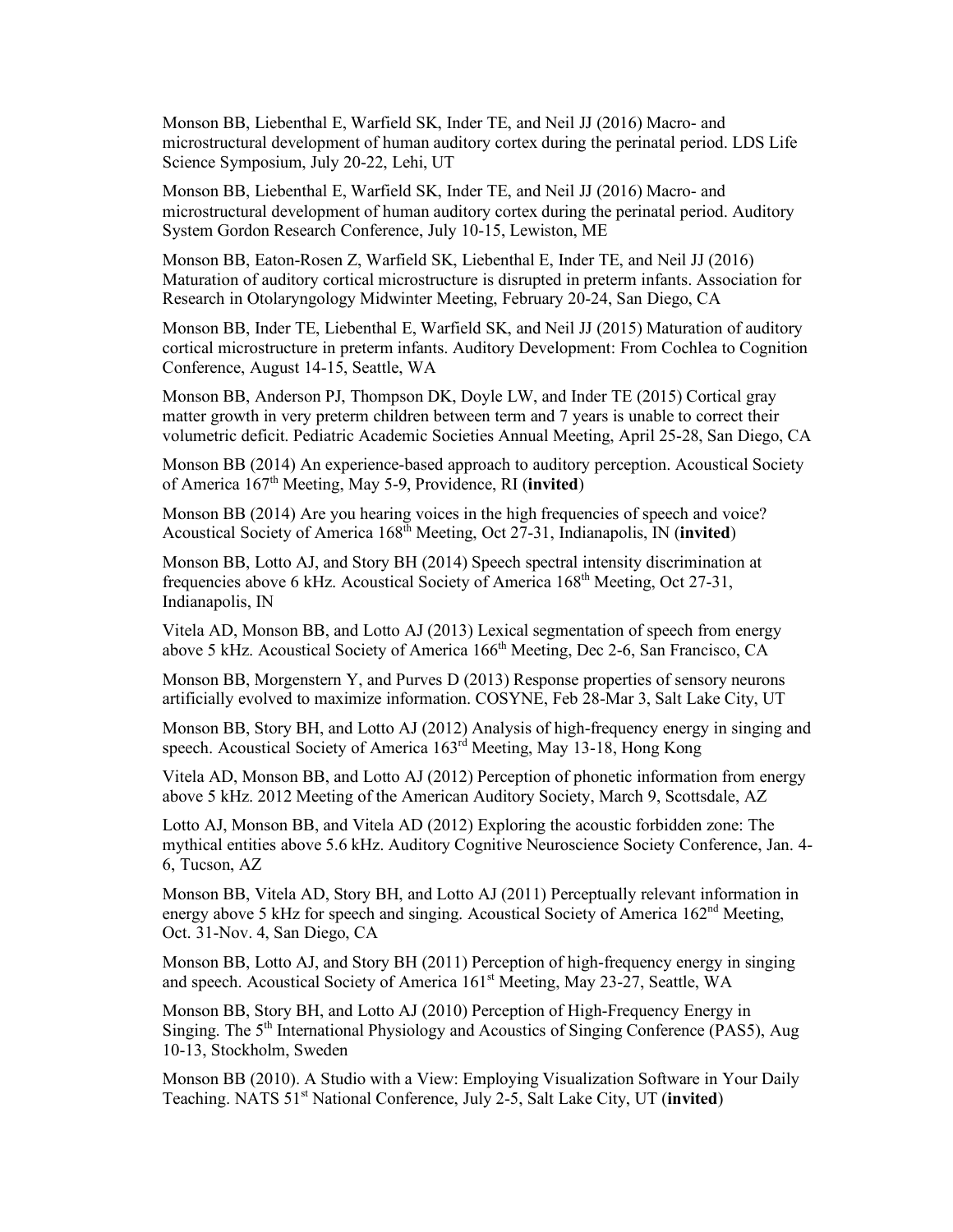Monson BB, Ternström S, and Lotto AJ (2009) Audibility of High Frequency in Voice. Voice Foundation's 38<sup>th</sup> Annual Symposium: Care of the Professional Voice, June 3-7, Philadelphia, PA

Monson BB, Ternström S, and Lotto AJ (2009) Audibility of High Frequency Energy in Speech and Voice. Auditory Cognitive Neuroscience Society Conference, Jan. 9-10, Tucson, AZ

Monson BB (2007) The 1:6 Ratio in Vocal Pedagogy. Acoustical Society of America 153<sup>rd</sup> Meeting, June 4-8, Salt Lake City, UT (**invited**)

Monson BB and Thomson SL, (2006) Modeling the Influence of Vocal Nodules on Vocal Fold Vibration, Voice Foundation's 35<sup>th</sup> Annual Symposium: Care of the Professional Voice, June 1-4, Philadelphia, PA

Monson BB, Hopkin JA, and Ence K (2006) The 1-to-6 ratio: Is it real? The  $3<sup>rd</sup>$  International Physiology and Acoustics of Singing Conference (PAS3), May 10-13, York, England

Monson BB and Sommerfeldt SD (2004) Optimal Configurations for Active Control of Axial Fans, Acoustical Society of America 148<sup>th</sup> Meeting, Nov. 15-19, San Diego, CA

Monson BB and Sommerfeldt SD (2004) Global Active Control of Tonal Noise from Small Axial Cooling Fans, ACTIVE 04, September 20-22, Williamsburg, VA

Monson BB, Sommerfeldt SD, Duke C (2004) Active Noise Control of Small Axial Cooling Fans, Acoustical Society of America 147<sup>th</sup> Meeting, May 24-28, New York, NY

### **Lectures/Seminars**

Grand Rounds, OSF Healthcare, Peoria, IL, October 15, 2021

Grand Rounds "Radio Show," OSF Healthcare, Peoria, IL, June 25, 2021

College of Applied Health Sciences Lecture Series, University of Illinois at Urbana-Champaign, 2020

Innovation Grand Rounds, Carle Illinois College of Medicine, University of Illinois at Urbana-Champaign, 2020

Linguistics Seminar Series, University of Illinois at Urbana-Champaign, 2019

Speech and Hearing Science Proseminar, University of Illinois at Urbana-Champaign, April 26, 2019

Speech and Hearing Science Proseminar, University of Illinois at Urbana-Champaign, February 9, 2018

Neuroscience Seminar, Brigham Young University, October 21, 2016

Hearing Research Center Seminar, Boston University, November 20, 2015

Lab for Neonatal Research, Brigham and Women's Hospital, Harvard Medical School, October 17, 2013

Speech and Hearing Sciences Seminar, George Washington University, October 16, 2013

Natural Perception Lab, Case Western Reserve University, March 7, 2013

National Association of Teachers of Singing (NATS) Northern Utah Chapter Meeting, Salt Lake City, February 19, 2011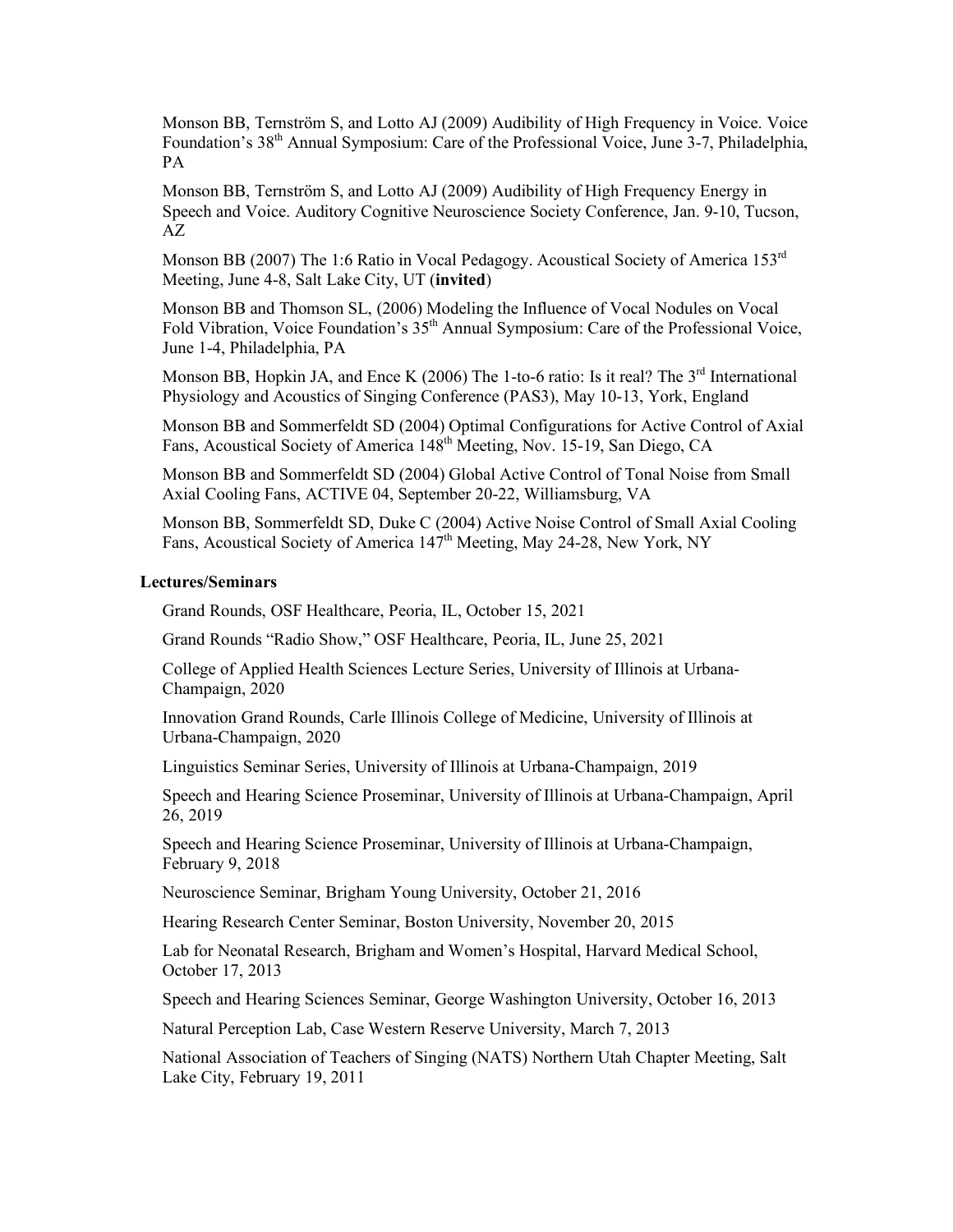Speech, Language, and Hearing Sciences Colloquium Series, University of Arizona, January 26, 2009

The Marcus Wallenberg Laboratory (MWL) for Sound and Vibration Research Seminar, The Royal Institute of Technology, Stockholm, Sweden, December 3, 2008

The Acoustical Society of America Brigham Young University Student Chapter Technical Meeting, September 15, 2005, and April 13, 2006

### **Lay-language papers**

Monson BB (2018) Yanny or Laurel? Acoustic and non-acoustic cues that influence speech perception. Acoustical Society of America 176<sup>th</sup> Meeting, Victoria, Canada (**invited**) https://acoustics.org/3pid2-yanny-or-laurel-acoustic-and-non-acoustic-cues-that-influencespeech-perception-brian-b-monson/

Monson BB, Story BH, and Lotto AJ (2014) Hearing voices in the high frequencies: What your cell phone isn't telling you. Acoustical Society of America 168<sup>th</sup> Meeting, Indianapolis, IN (**invited**) https://acoustics.org/hearing-voices-in-the-high-frequencies-what-your-cellphone-isnt-telling-you-brian-b-monson/

Monson BB, Story BH, and Lotto AJ (2012) Scoping the treble sound in singing and speech: What your phone is not telling you. ACOUSTICS 2012 HONG KONG/Acoustical Society of America 163rd Meeting, Hong Kong (**invited**) http://acoustics.org/pressroom/httpdocs/163rd/Monson\_2aMU12.html

Monson BB, Vitela AD, Lotto AJ, and Story BH (2011) Perception of high-frequency sounds in singing and speech: Studying singing to learn about speech. Acoustical Society of America 162nd Meeting, San Diego, CA (**invited**)

http://acoustics.org/pressroom/httpdocs/162nd/Monson\_5aSCb3.html

Sommerfeldt SD, Monson BB, and Duke C (2004) Quieting Computer Fans: Fighting Sound with Sound. Acoustical Society of America 147<sup>th</sup> Meeting, New York, NY (**invited**) http://acoustics.org/pressroom/httpdocs/147th/Sommerfeldt.htm

# **TEACHING**

| 2019-present | Instructor, Undergraduate course, Introduction to Sound & Hearing Science,                                                                                        |
|--------------|-------------------------------------------------------------------------------------------------------------------------------------------------------------------|
|              | Speech and Hearing Science Department, University of Illinois, Urbana-                                                                                            |
|              | Champaign                                                                                                                                                         |
| 2018-present | Instructor, Graduate course, <i>Clinical Auditory Anatomy and Physiology</i> , Speech<br>and Hearing Science Department, University of Illinois, Urbana-Champaign |
| 2018-present | Instructor, Undergraduate course, Neuroplasticity and Communication, Speech                                                                                       |
|              | and Hearing Science Department, University of Illinois, Urbana-Champaign                                                                                          |
| 2017-2019    | Instructor, Graduate course, Neural Bases of Speech and Language, Speech and                                                                                      |
|              | Hearing Science Department, University of Illinois, Urbana-Champaign                                                                                              |
| 2016         | Guest lecturer, Undergraduate course, Sensation and Perception, Psychology                                                                                        |
|              | Department, Brigham Young University                                                                                                                              |
| 2016         | Guest lecturer, Newborn Medicine Journal Club, Brigham & Women's Hospital                                                                                         |
| 2016         | Guest lecturer, Undergraduate Summer Student Seminar, Brigham & Women's                                                                                           |
|              | Hospital                                                                                                                                                          |
| 2013         | Co-lecturer, Undergraduate/graduate course, Biological Perception in Digital                                                                                      |
|              | Media, Psychology and Electrical Engineering Departments (cross-listed),                                                                                          |
|              | National University of Singapore                                                                                                                                  |
|              | - Lectures based on textbook Sensation and Perception, E.B. Goldstein                                                                                             |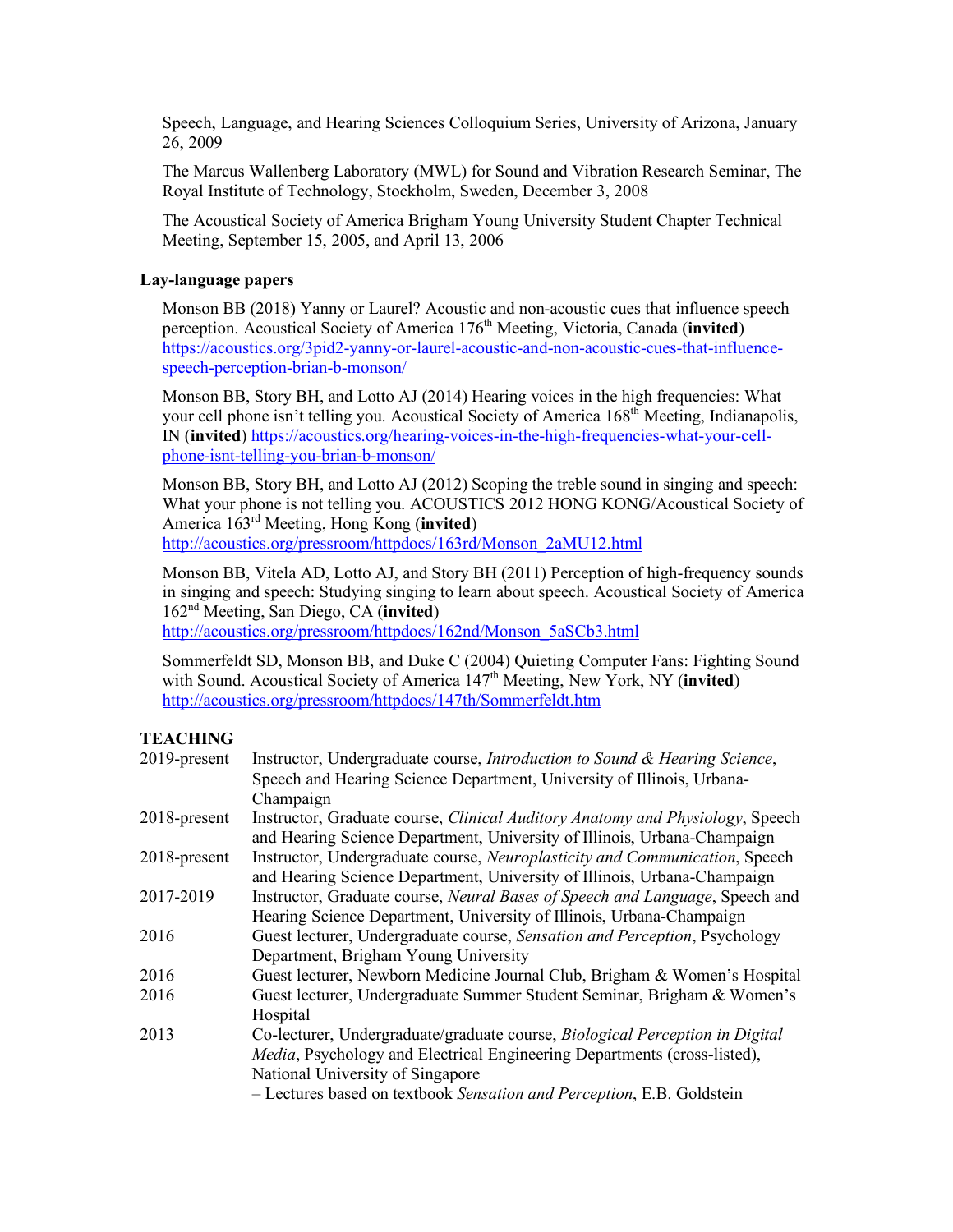| 2013         | Guest lecturer, Cognitive Neuroscience Discussion Group, Duke-NUS Graduate<br><b>Medical School</b>                          |
|--------------|------------------------------------------------------------------------------------------------------------------------------|
| 2012         | Guest lecturer, Undergraduate/graduate course, Sound, Music, and Mind,<br>National University of Singapore                   |
| 2010         | Graduate teaching assistant, Principles of Voice Production, The National Center<br>for Voice and Speech, University of Utah |
| 2010         | Graduate teaching assistant, <i>Instrumentation for Voice Analysis</i> , The National                                        |
|              | Center for Voice and Speech, University of Utah                                                                              |
| 2008         | Instructor, Acoustics for the Speech and Hearing Sciences,                                                                   |
|              | Speech/Language/Hearing Science Department, University of Arizona                                                            |
| 2006         | Graduate teaching assistant, <i>Voice Technique</i> , Music Department, Brigham                                              |
|              | Young University                                                                                                             |
| 2004         | Instructor, <i>Descriptive Acoustics of Music and Speech</i> , <i>Physics Department</i> ,                                   |
|              | Brigham Young University                                                                                                     |
| <i>Other</i> |                                                                                                                              |
| 2002-2017    | Volunteer instructor for courses at the high school and university level in the field<br>of religion and life philosophy.    |

## **AFFILIATIONS**

American Auditory Society Association for Research in Otolaryngology Acoustical Society of America Tau Beta Pi

## **SERVICE/LEADERSHIP**

Ad-hoc Reviewer: Proceedings of the National Academy of Sciences; Brain; Cerebral Cortex; Attention, Perception, and Psychophysics; NeuroImage; Frontiers in Psychology (Auditory Cognitive Neuroscience); Trends in Hearing; Ear and Hearing; Journal of the Acoustical Society of America; Journal of Speech, Language, and Hearing Research; American Journal of Audiology, Journal of Voice; Brain Sciences; Noise Control Engineering Journal

| 2019-2021    | Executive Committee, College of Applied Health Science, UIUC             |
|--------------|--------------------------------------------------------------------------|
| 2019-2021    | <b>Faculty Senator, UIUC Faculty Senate</b>                              |
| 2019         | Symposium Chair, Midwinter Meeting, Association for Research in          |
|              | Otolaryngology                                                           |
| 2018         | Reviewer, Student Research Grant in Audiology, American Speech-Language- |
|              | <b>Hearing Foundation</b>                                                |
| 2016-2017    | Associate Director, Pediatric Newborn Medicine Summer Student Program,   |
|              | Brigham and Women's Hospital                                             |
| 2015-present | Member, Education in Acoustics Committee, Acoustical Society of America  |
| 2014         | Organizing Committee, Future of Research 2014 Symposium, Boston, MA      |
| 2014-2016    | Member, Advocacy Committee, National Postdoc Association                 |
| 2014-2016    | Chair, Advocacy Subcommittee, Harvard Medical Postdoc Association        |
| 2014-2016    | Member, Harvard Medical Postdoc Association Governing Board              |
| 2005-2007    | Chair, Acoustical Society of America National Student Council            |
| 2005-2006    | Student Council Representative, Acoustical Society of America (Musical   |
|              | <b>Acoustics Technical Committee)</b>                                    |
| 2005-2006    | Chair, BYU Student Chapter Executive Council, Acoustical Society of      |
|              | America                                                                  |
| 2005-2006    | Vice President, Brigham Young University Singers                         |
| 2005         | Founder, BYU Student Chapter, Acoustical Society of America              |
|              |                                                                          |